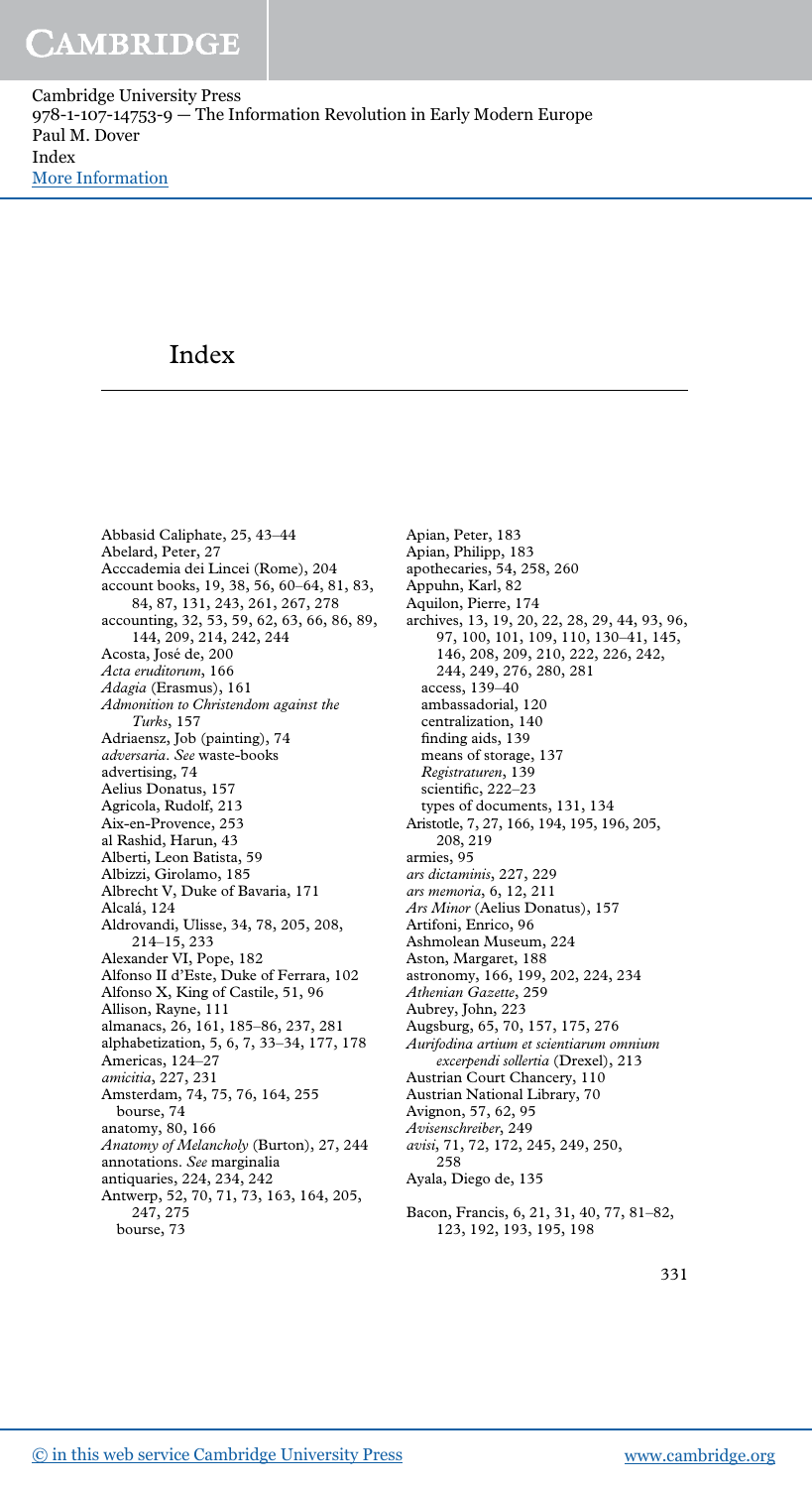Cambridge University Press 978-1-107-14753-9 — The Information Revolution in Early Modern Europe Paul M. Dover Index [More Information](www.cambridge.org/9781107147539)

#### 332 Index

Baghdad, 44, 45 sack of (1258), 45 Baillet, Adrien, 232 Ball, Philip, 264 Barcelona, 98 Barisoni, Albertino, 138 Bartoli Langeli, Attilio, 99 Basel, 156, 163 Bauhin, Caspar, 205 Bautier, R.H., 131 Beale, Robert, 122 Becker, Peter, 137 Benedetto (Tuscan peasant), 243 Benedictine Order, 153, 156 Berne, 275 Beza, Theodore, 275 Bianchini, Giovanni Battista, 174 Biblioteca Colombina, 176–77 Bibliotheca universalis (Gessner), 33, 172, 177–78 Bibliothèque française (De la Croiz du Maine and Du Verdier), 179 Bibliothèque Mazarine, 178–79 Bibliothèque Méjanes (Aix-en-Provence), 253 bills of exchange, 59 Blackwood, Christopher, 4, 42 Blair, Ann, 2, 211, 220 Blarer, Ambrosius, 275 Bloch, Marc, 262 Bloom, Jonathan, 44 Bock, Jerome, 204 Bodin, Jean, 123, 221 Bodleian Library (Oxford), 180 Boerhaave, Herman, 197 Bologna, 53, 78, 208 Bonet, Théophile, 218 Bonifacio, Baldassare, 138 book fairs, 162–63 Book of the Martyrs (Foxe), 33 books of hours, 154, 164, 165 booksellers, 162, 163, 164–65, 176, 185 Borkenau, Franz, 83 Borromeo, Carlo, Archbishop, 239 Boswell, James, 279 botany, 80, 166, 197, 202, 203–5 New World, 205 Botero, Giovanni, 123 Boutier, Jean, 143, 144 Boyle, Robert, 78, 219, 234, 235 Braudel, Fernand, 142 Brendecke, Arndt, 135, 147 Brescia, 78

Briefe Instruction and Maner How to Keepe Bookes of Accompts after the Order of Debitor and Creditor (Melis), 61, 66 Briefzeitung, 249 British East India Company (EIC), 79, 85, 87–89, 228 broadsides, 155, 161 Brooks, C.W., 187 Brown, John Seely, 281 Brown, Thomas, 75 Bruges, 48, 249 Brussels, 134, 247 Buckingham, Duke of (George Villiers), 105 Budapest, 250 Bullard, Melissa, 116 Bullinger, Heinrich, 182, 273–277, 278 Bullinger-Zeitungen, 276 bureaucracy, 22, 30, 92, 127, 145, 146 Burghley, William, Lord Cecil, 122 Burke, Peter, 91, 120 Burling, Robbins, 269 Burton, Robert, 27 business press, 70–77 business records, 77 Butterfield, Herbert, 10 cabinets of curiosities, 28 Cabrera de Córdoba, Luis, 129 Caizzi, Bruno, 245 Calais, 247 calendars, 156, 237 Calvin, John, 230, 274, 275 Cambridge, 279 Cambridge, University of, 175, 186 Camerarius, Joachim, 276 Camers, Johannes, 182 Camillo, Giulio, 6 Campanella, Tommaso, 191 Capaccio, Giulio Cesare, 103, 120 capitalism and information, 56 Capra, Carlo, 92 Cardano, Girolamo, 217 Carolingian Renaissance, 161 Carpi, Jacopo Berengario da, 197 Carruthers, Mary, 12 Casale, Giambattista, 239 Casaubon, Isaac, 172, 212 Cassini, Giovanni Domenico, 235 Castañeda, Juan de, 204 catasto (Florence), 121, 240 Catologi triennales (Society of Jesus), 86 Causabon, Meric, 267 Cavalli, Marino, 110, 120 Cecil, Robert, Earl of Salisbury, 130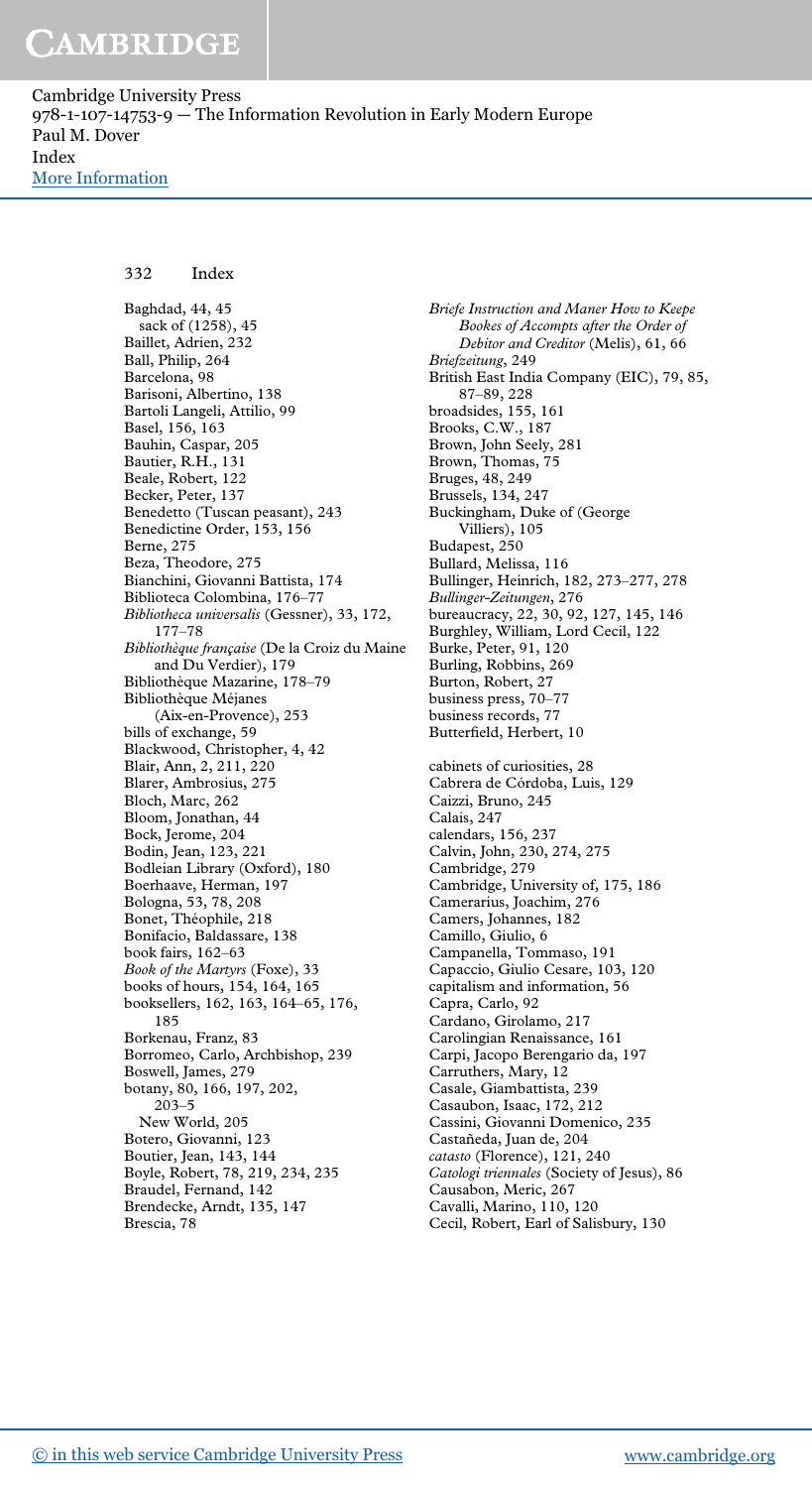Cambridge University Press 978-1-107-14753-9 — The Information Revolution in Early Modern Europe Paul M. Dover Index [More Information](www.cambridge.org/9781107147539)

#### Index 333

censorship, 165, 188 censuses, 26, 106, 120, 121, 123, 281 Certeau, Michel de, 266 Cerutti, Angelo, 258 Cesalpino, Andrea, 205 chanceries, 19, 30, 46, 95, 96, 97, 98, 99, 101, 107, 109, 110, 112, 114, 116, 119, 120, 134 chapbooks, 154 Chappe, Paulinus, 156 Charles II, King of England, 259 Charles V, Holy Roman Emperor, 105, 117, 124, 129, 134, 135, 143, 176, 246 Chartier, Roger, 1, 108, 154, 180 China Sui Dynasty, 43 Tang Dynasty, 43 Chur, 275 Cicero, Marcus Tullius, 161, 201, 229 Cistercian Order, 174 Clanchy, Michael, 13, 94 Clark, William, 137 Clavius, Christoph, 85 Clerselier, Claude, 233 Cles, Bernhard, 110 Cluniac Order, 153 Clusius, Carolus, 200, 204–5 codex Orient 298 (Leiden), 46 Codogno, Ottavio, 23 coevolution of paper and people, 4 coffee houses, 76, 194, 259–60 Colbert de Torcy, Jean-Baptiste, 145 Colbert, Jean-Baptiste, 83, 140, 144–45 Mélanges Colbert, 144 Colbert, Jean-Baptiste the Younger, Marquis of Torcy, 118 Cologne, 70, 156, 242, 247, 250, 254 Colón, Hernando, 176–77 Colón, Luis, 176 Columbus, Christopher, 176 commercial information centers, 77 commodity price lists, 60, 71, 73, 74, 76, 82, 83, 88, 190, 259 Common Core standards, 269 commonplacing, 19, 22, 29, 30, 34, 37, 81, 177, 178, 198, 199, 209, 212, 214, 215–19, 220, 222, 229, 237, 238, 252, 267 Communications Revolution, 2, 245 Compagni, Dino, 59 Compton Census (1676), 123 Conservatoria (Sicily), 98 Consiglio Segreto (Milan), 119 Constance, 275 consultas (Philip II), 128, 129

contracts, 57 Contradicentium medicorum (Cardano), 217 Conversations on the Plurality of Worlds (Fontenelle), 226, 264 Cook, Harold, 80 Copernicus, Nicolaus, 183, 199 copia, 29–30, 31, 37, 205, 208, 226, 265, 277, 278, 280, 281, 283 Coronelli, Vincenzo, 185 corrantoes, 155, 245 Correspondence Revolution, 2 Coryatt, Thomas, 163 Cotrugli, Benedetto, 65 Council of State (Spain), 105 Council of the Indies (Spain), 126, 130 Council of War (Spain), 130 Courante uyt italien, duytsland, etc., 255 Court documents, 16–17 Cowley, Abraham, 195 Cranach, Lucas, 166 crisis of classification, 31 Croissy, Marquis de (Charles Colbert), 145 Cromwell, Thomas, 122, 135 culture of collection, 27–28, 29, 30, 80 curiosity, 219, 263–65 Czaja, Karin, 240 Daily Courant, 256 Darnton, Robert, 7 Daston, Lorraine, 195, 219 data, 192, 193, 194, 196, 202, 209, 211, 213, 219–20, 221, 222, 226, 233, 264 Datini, Francesco, 57, 62, 64 Daum, Christian, 236–37 Davidson, Cathy, 281 Davies, Joan, 176 De archivis (Bonifacio), 138 De archivis commentarius (Barisoni), 138 De arte excerpendi (Placcius), 213 De augmentis (Bacon), 198 De Biasi, Pierre-Marc, 39 De Caix, Honoré, 117 De copia verborum (Erasmus), 15, 29, 281 De dissectione partium corporis humani (Estienne), 201 De humani corporis fabrica (Galen), 199 De la Croix Du Maine, François, 179 De magnete (Gilbert), 192 De modo legendi et excerpendi (Weitenauer), 280 De ratione libros cum profectu legendi libellus (Sacchini), 213 De remediis utriusque fortunae(Petrarch), 272

De revolutionibus orbium coelestium (Copernicus), 183, 199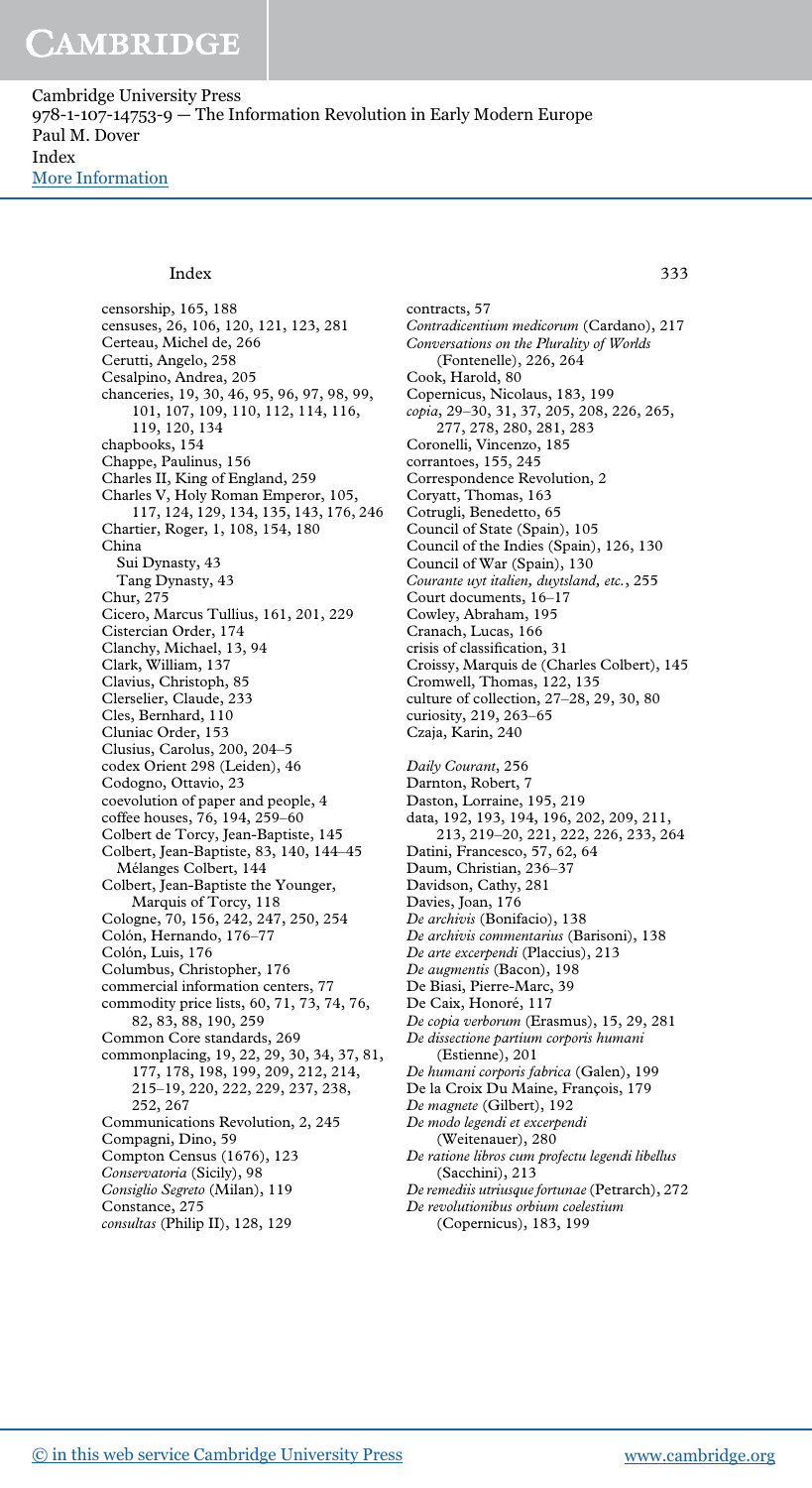Cambridge University Press 978-1-107-14753-9 — The Information Revolution in Early Modern Europe Paul M. Dover Index [More Information](www.cambridge.org/9781107147539)

#### 334 Index

De Roover, Raymond, 64 De Sallo, Denis, 165 De Thou, Jacque-Auguste, 173 De Vera, Juan Antonio (Spanish ambassador in Venice), 72 De Vives, Juan, 213 De Vivo, Filippo, 14, 131, 258 De Vries, Jan, 75 Decades (Bullinger), 275 Defoe, Daniel, 72 Dei difetti della giurisprudenza (Muratori), 174 Del secretario (Sansovino), 102 Del segretario (Persico), 118 Dell'arte delle lettere missive (Tesauro), 142 Della famiglia (Alberti), 59 Derrida, Jacques, 132 Dery, David, 93 Descartes, René, 77, 198, 232, 233 description, 106, 192, 196, 202–8, 217, 219, 225, 231, 235, 241 Dewerpe, Alain, 144 diaries, 214, 218, 237, 261, 278 dichotomous classification, 221 Diderot, Denis, 6 dietaris, 239 Digges, Leonard, 185 digital information, 6, 7, 36, 154, 190, 263 Digital Revolution, 267–71, 282 Dioscorides, Pedanius, 203, 204, 205 diplomacy, 95, 97, 98, 99, 104, 111, 112–20, 249 correspondence, 114 resident, 118 diplomats, 77, 91, 93, 104, 111, 112–20, 176, 235, 245, 249 Discourse Touching the Office of the Principal Secretary of Estate (Walsingham), 138 Dissolution of the monasteries (England), 135 Divine Comedy (Dante), 182 doctors, 171, 175, 197, 201–2, 209, 213, 217, 234 Document Raj (EIC), 89 Donne, John, 184 Dooley, Brian, 257 double-entry bookkeeping, 59, 62, 63, 64–67, 79, 82, 83, 86 Dover, 247 Down Survey of Ireland, 123 Drexel, Jeremias, 42, 211, 213 Du Verdier, Antoine, 179 Dufay, Charles François de Cisternay, 219 Duguid, Paul, 281 Dunhuang hoard, 43

Dunton, John, 259 Dutch East India Company (VOC), 67, 74, 75, 76, 77, 81, 85, 228 Dutch Revolt, 253 eBooks, 270 Eco, Umberto, 269 ego-documents, 20, 237–44, 261, 278 spiritual, 239 Einkommende Zeitungen, 256 Eisenstein, Elizabeth, 24, 26, 152, 161, 189 Elizabeth I, Queen of England, 111, 122, 130, 136, 138 empiricism, 79–82, 124, 147, 194, 195, 197, 198, 199, 201, 202, 219, 222, 231 encyclopedias, 28, 34, 207, 208, 214, 232, 267, 281 Encyclopédie (Diderot), 6 Engelsing, Rolf, 166 England's View in the Unmasking of Two Paradoxes (Malynes), 123 English Civil War, 165, 253, 255 English medieval government, 13, 94, 95 Epicurean Philosophy (Hill), 185 Erasmus, Desiderius, 15, 29, 151, 161, 163, 181, 215, 229, 230, 281 Erfurt, 156 Escorial, 142 Esquivel, Pedro de, 124 Este family, 249 Estienne, Charles, 201 Estienne, Henri, 33, 150, 163 Estienne, Robert, 32 Euclid, 79 Evelyn, John, 195 experience, 194, 195, 196–97, 199–202, 264 experiment, 31, 192, 193, 194, 197, 198, 202, 209, 212, 217, 219, 222, 225 Fabriano, 48 facts, 7, 9–10, 194, 217, 218–20, 226, 234, 265 Fajardo, Diego de Saavedra, 87 family books, 20, 239–42, 244 Faunt, Nicholas, 138 Favorites, royal, 105 Febvre, Lucien, 12, 174 Ferdinand I, Archduke of Austria, King of Bohemia, Holy Roman Emperor, 110 Ferdinand I, King of Aragon, 98 Ferdinand II, Archduke of Tyrol, 139 Ferdinand II, King of Aragon and Castile, 117 Ferrara, 98, 119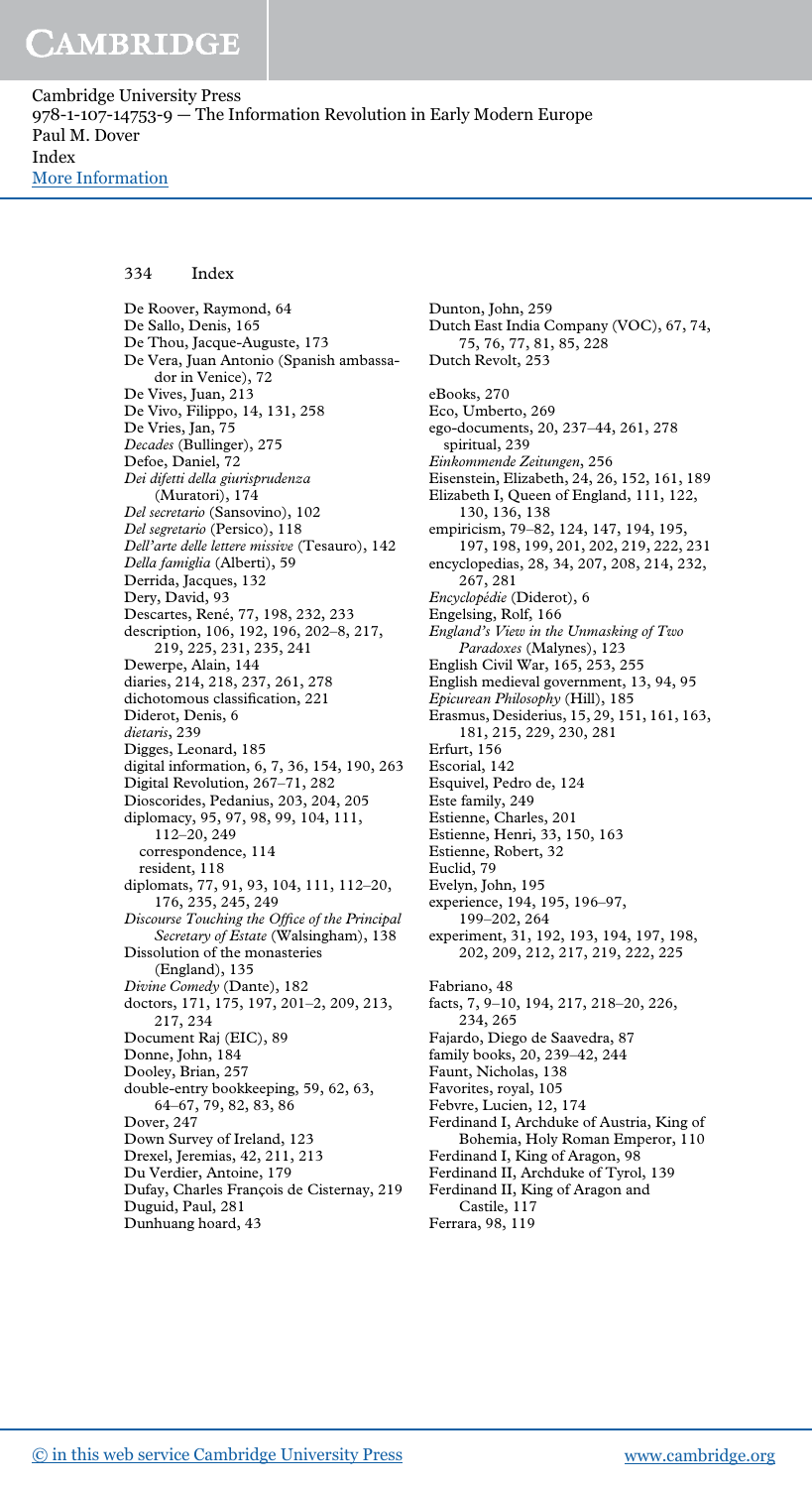Cambridge University Press 978-1-107-14753-9 — The Information Revolution in Early Modern Europe Paul M. Dover Index [More Information](www.cambridge.org/9781107147539)

#### Index 335

Ferrara, University of, 175 financial manuals, 61–62 Findlen, Paula, 207 Florence, 98, 115, 117, 121, 136, 240 Flori, Ludovico, 86 florilegia, 27 Flugschriften, 159, 160, 275 Foisil, Madeleine, 237 Fontenelle, Bernard le Bovier de, 226, 264 Foucault, Michel, 132 Foxe, Matthew, 33 Francis I, King of France, 117 Frankfurt, 74, 151, 247, 254, 255 Frankfurt Book Fair, 27, 150, 163, 172, 177 Franzesi, Matteo, 260 Frederick II, Holy Roman Emperor, 51 Freising, 156 French foreign ministry, 145 French Wars of Religion, 117, 248 Friedrich, Markus, 3 Frigo, Daniela, 118 Froben, Johann, 163 Fronde, 179, 256 Froschauer, Christoph, 163, 177 Fuchs, Leonhard, 166 Fuenteovejuna (Lope de Vega), 168 Fugger bank, 59, 65 Fugger, Ernst, 171 Fugger, Johann Jakob, 171 Fugger-Zeitungen, 276 Fuller, Thomas, 33 Galen (Aelius Galenus), 166, 197, 199 Galilei, Galileo, 78, 151, 166, 172, 188, 200 gardens, 28, 80, 205 Garzoni, Tommaso, 41, 149 Gassendi, Pierre, 210 Gasser, Achilles Pirmin, 175 Gavard, Claude, 96 Gazette de France, 255 Geisecke, Michael, 156 Generaltabellen (Prussia), 127 Geneva, 218, 275 Geneva Bible (1560), 33 Geniza documents, 45 Genoa, 47, 59, 64, 117 Gessner, Conrad, 33, 166, 172, 177–78, 200, 215, 232 gift-giving, 235 Gilbert, William, 192 Gingerich, Owen, 183 Giornale dei letterati, 165 Girardone, Vincenzo, 162

Glorious Revolution (England), 165 Goldgar, Anne, 232 Gonzaga family (Mantua), 100 Goody, Jack, 94 Google, 7, 263 Grafton, Anthony, 189, 200 Gramigna, Vincenzo, 102 Granada, 247 Graz, 250 Gresham College (London), 208 Grew, Nehemiah, 208 Grotius, Hugo, 230 Gründlicherelationen, 275 Grüninger, Johann, 160 Guarini, Battista, 101 Guarino da Verona, 169 Guicciardini, Francesco, 17, 174, 246 Guidi, Andrea, 97 Gutenberg, Johannes, 7, 8, 24, 25, 35, 149, 150, 156, 157, 189 Gwalther, Rudolf, 275 Habermas, Jürgen, 260 Hagenau, 153 Hague, the, 238 Hakewill, George, 169 Haller, Johannes, 275 Haller, Wolfgang, 275 Hamburg, 211, 254 Harrington, James, 259 Harris, Steven, 80, 203 Hartlib, Samuel, 223 Hatton, Ragnhild, 37 Head, Randolph, 132, 139, 140 Helmstedt, University of, 211 Henri II, King of France, 111 Henri IV, King of France, 111, 248 Henry VIII, King of England, 122, 136 herbalists, 234 herbals, 184 Hernández, Francisco, 204 Herold, Jürgen, 107 Herzog August Bibliothek, 180 Hevelius, Johannes, 235 Hill, Nicholas, 184 Hippocrates, 218 historia, 194, 199–202, 209, 264 Historia animalium (Gessner), 200 Historia general y natural de las Indias (Oviedo), 203 Historia Natural y Moral de las Indias (Acosta), 200 Historische Tabellen (Prussia), 127 Hobart, Michael, 5, 31 Hobbes, Thomas, 219, 234

Giunti publisher, 164 Giustinian, Antonio, 116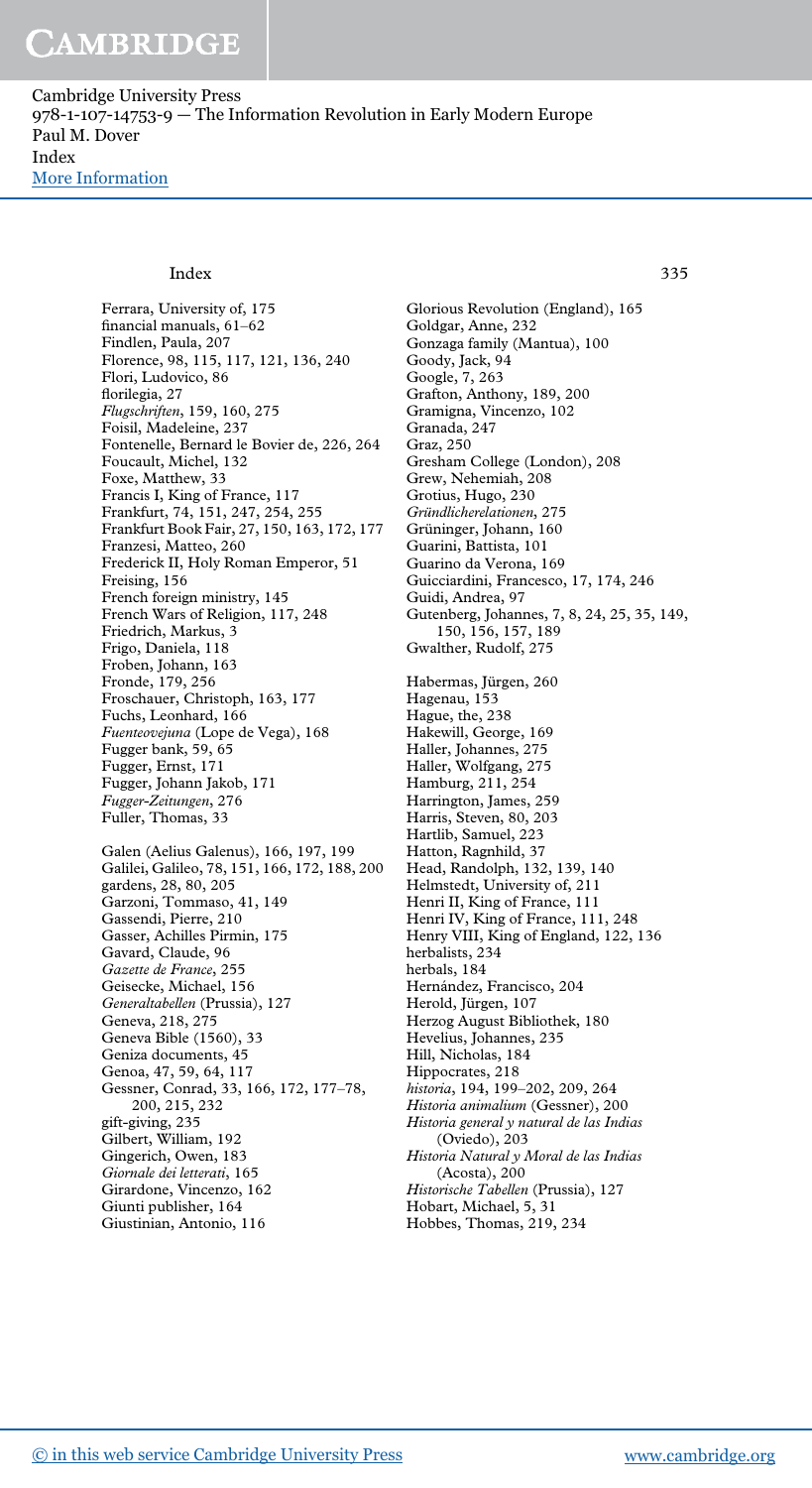Cambridge University Press 978-1-107-14753-9 — The Information Revolution in Early Modern Europe Paul M. Dover Index [More Information](www.cambridge.org/9781107147539)

#### 336 Index

Hofregistratur (Innsbruck), 139 Hooke, Robert, 214, 225 Hortus Indicus Malabaricus (Van Rheede), 81 Hotman, Jean, Marquis of Villiers-Saint Paul, 120 House of Commons (England), 135 House of Knowledge (Baghdad), 44 House of Lords (England), 52, 135 Howell, James, 74 Hull, Matthew, 87 humanism, 11, 98, 99, 100, 144, 160, 161, 169, 171, 173, 178, 181, 199, 200, 201, 209, 213, 229, 276 Huygens, Christiaan, 224, 235 Hyde, Thomas, 180 Iconius, Tobias Egli, 275 Iconografia (Ripa), 264 Idea de un principe político christiano en cien empresas (Saavedra Fajardo), 87 Idea del segretario (Zuchi), 108 illustrations, 160, 166–67, 198, 235 incunabula, 152, 158, 159 Index of Prohibited Books, 177 indexes, 33, 97, 136, 138, 177, 198 indulgences, 26, 27, 155–57, 165, 183 information Early modern understandings of, 8–10 information ages, 5–7 Ingegneri, Angelo, 23 Innsbruck, 50, 139, 246, 247 Instagram, 263 Institutes of the Christian Religion (Calvin), 275 Instructions concerning Erecting a Library (Naudé), 178 intelligence gathering, 114–17 intendants, 91, 99, 106, 121, 131, 144, 147 Internet, 7, 8, 10, 264, 265, 267, 268, 271, 279 Invention du quotidien (Certeau), 266 Isagoge Breves Prelucide ac Uberine in Anatomiam Humani Corporis (Carpi), 197 Isselt, Michael ab, 254 Istanbul, 256 Italian League (1455), 114 Italian Wars (1494-1559), 117 Jacob, Louis, 178 James I, King of England, 136

Kräuterbuch (Bock), 204 Kreß (merchant house in Nuremberg), 65 l'Homme, Jean (publisher), 253 laboratories, 197 Laertius, Diogenes, 37 Lagarde, Antoine, 176 Lamarck, Jean-Baptiste Chevalier de, 207 Landi, Dandro, 143 Latour, Bruno, 18, 21 Lauber, Diebolt, 153 Lawes or Standing Orders of the East India Company, 87 lawyers, 171, 173–74, 209, 213, 220, 238, 241 Le Nain, Jean, 138 Leibniz, Gottfried, 180, 230, 235, 277–79 Leiden, University of, 188, 205, 224 Leipzig, 247, 256, 276 Leipzig, University of, 278 Leonardo da Vinci, 79 Leoniceno, Nicolò, 175 Lesenrevolution, 166 letrados, 99 Lettera a Madama Cristina (Galileo), 188 'letterocracy', 107, 109, 131, 229 letters, 20, 107–20, 141–44, 227–37 familiar, 228 littera clausa, 109 modalities, 108–9, 228–29 Leuven, 142 Levant Company, 78 Leverotti, Franca, 104 Liber chronicarum (Schedel), 49 libraries, 28, 29, 80, 167–81, 236 ecclesiastical, 152 Islamic world, 44 private, 162, 168, 177

Jaume II, King of Aragon, 96 jobbing (printing), 157, 160 Johns, Adrian, 150, 259 Jonson, Ben, 185 Journal des savants, 165

Kircher, Athanasius, 85, 233 Knight, Jeffrey Todd, 265

Koninklijke Bibliotheek (the Hague),

Kafka, Ben, 91 Kanzlei (Austria), 137 Keene, Derek, 67 Kepler, Johannes, 199, 230 Khaldûn, Ibn, 44

238

Jaume I, King of Aragon, 96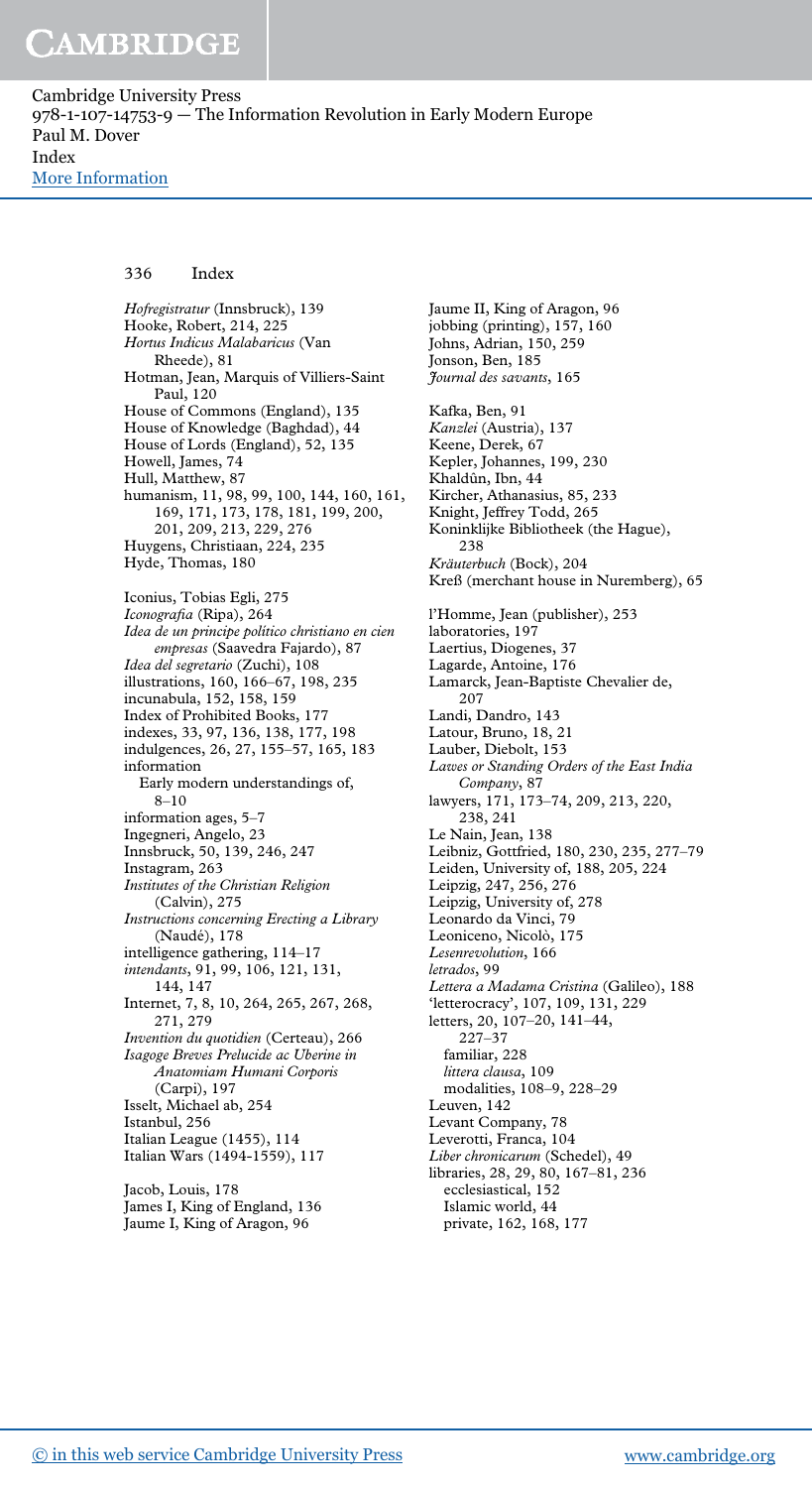Cambridge University Press 978-1-107-14753-9 — The Information Revolution in Early Modern Europe Paul M. Dover Index [More Information](www.cambridge.org/9781107147539)

#### Index 337

library catalogs, 28, 33, 172, 176, 177, 178, 179, 180, 181, 188, 236, 281 Il libro dell'arte di mercatura (Cotrugli), 65 Life of Samuel Johnson (Boswell), 279 Linnaeus, Carl, 31, 221 Linz, 50 Lipsius, Justus, 173, 230 Lisbon, 117 literacy, 5, 14, 96, 162, 168, 243, 244 Litschel, Andrea, 16 Livre de compte de prince à la manière d'Italie (Stevin), 82 livres de raison, 239, 241 Lloyds Coffee House, 259 loci communes, 214 Loci communes rerum theologicarum (Melanchthon), 215 Locke, John, 197, 218 London, 75, 76, 88, 89, 151, 165, 188, 247, 250, 255, 256, 259 London News-Letter, 256 Lorkyn, Thomas, 175 Los Cobos, Francisco de, 105 Lost or Intercepted Letter from the Prince of Orange, 253 Louis XI, King of France, 248 Louis XIII, King of France, 178, 255 Louis XIV, King of France, 83, 118, 140, 144, 145, 178, 248 Love, Harold, 41 Lowood, Henry, 204 Loyola, Ignatius, 54, 86, 141 Lübeck, 156 Lucca, 119 Ludolf of Saxony, 160 Lundin, Matthew, 240 Lüneberg, 16 Luschner, Johann, 156 Luther, Martin, 151, 159, 166, 215, 230, 274 Lyons, 33, 158, 162 Lyons, Martyn, 5 Machiavelli, Niccolò, 98 Mackenzie, D.F., 25 Madrid, 129, 130, 135, 247

Maestlin, Michael, 183 Magdeburg, Siege of (1631), 253 Mainz, 156 Malabar, 81 Malpighi, Marcello, 235 Malynes, Gerald, 123 Mamluk Empire, 45 Man and Nature (Marsh), 37

Mandeville, Bernard, 197 Mantua, 98, 100 manuscript copying, 187 manuscript publishing, 187–88 Manutius, Aldus, 182, 197 Marcaldi, Francesco, 253 marchant libraire (merchantbookseller), 164 marginalia, 183, 198, 199, 275 Margócsy, Dániel, 80 Marks, Steven, 56 Marsh, George Perkins, 37 Martin, Henri-Jean, 31, 170 Mascranni banking firm, 144 Matthias Corvinus, King of Hungary, 170 Mattioli, Pietro, 204 Maurice of Nassau, Stadtholder, 82 Mazarin, Cardinal (Giulio Raimondo Mazzarino), 105, 140, 178 McKitterick, David, 186 McKitterick, Rosamond, 14 McLuhan, Marshall, 12, 18, 24, 40, 154, 189 Mechelen, 48 Medici, Lorenzo de', 117 medicine, 167, 196, 197, 201–2, 217–18 medieval government, 94–100 Melanchthon, Philip, 215, 276 Melis, Federigo, 246 Melis, John, 61, 65 memoirs, 237 memory, 6, 12, 13, 22, 51, 62, 120, 133, 182, 198, 209, 212, 213, 218, 237, 244, 266, 280 Mendel (merchant house in Nuremberg), 65 Merchant's Remembrance, 76 merchants, 50, 51, 56–84 Islamic, 45 Italy, 48, 82 Merchants Mappe of Commerce (Roberts), 78 merciers (street vendors), 185 Mercuriale, Girolamo, 217 Mercurii Ordinari Zeitung, 254 Mercurius gallobelgicus, 254 Mermet, Claude, 241 Mersenne, Marin, 232 metadata, 177, 280 Milan, 98, 100, 112, 115, 116, 117, 119, 130, 161, 174, 239, 246, 250 Miles' Coffee House (Westminster), 259 Military Revolution, 2 Miller, Peter, 210 Mizolio, Mario, 201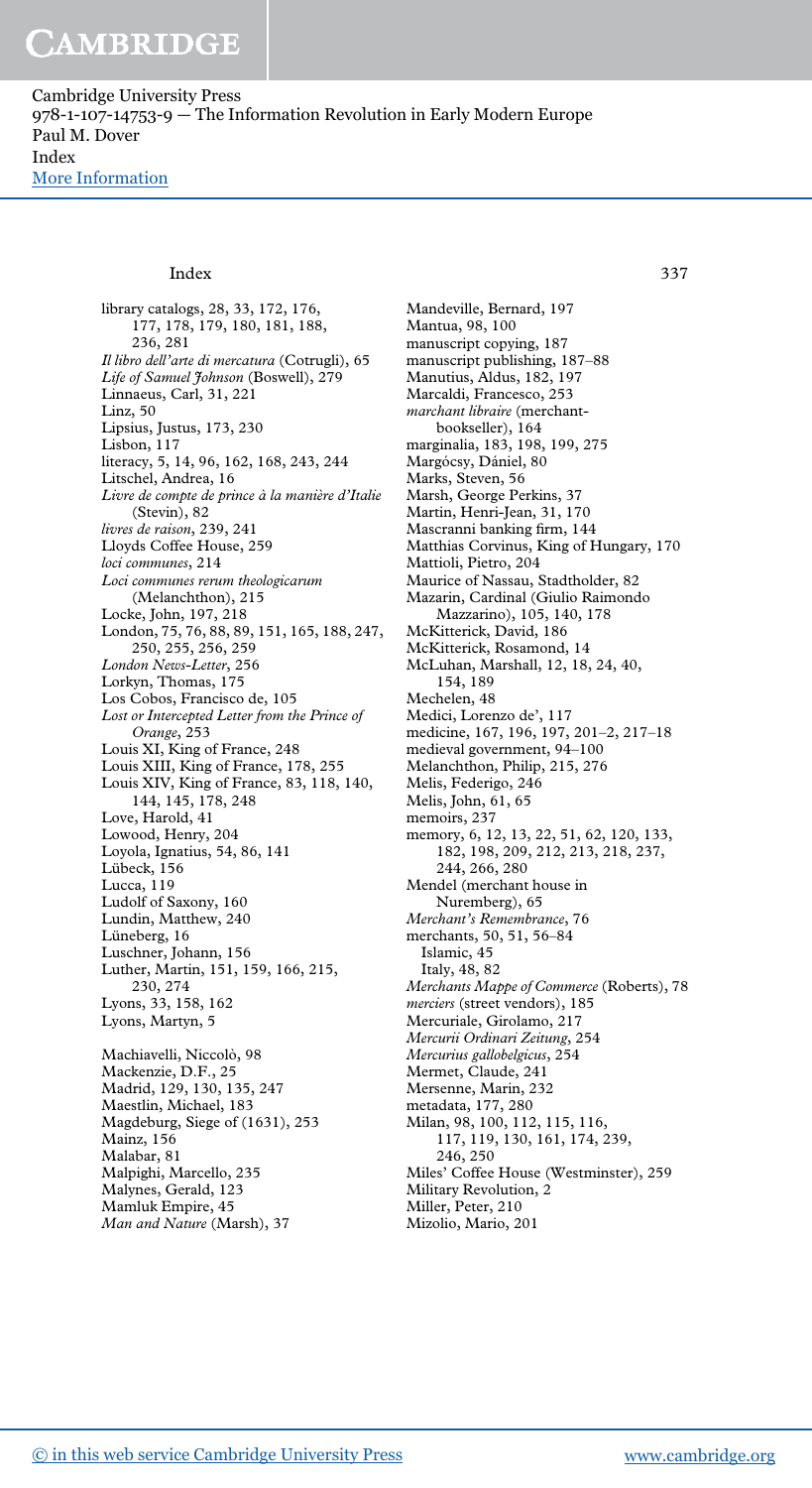Cambridge University Press 978-1-107-14753-9 — The Information Revolution in Early Modern Europe Paul M. Dover Index [More Information](www.cambridge.org/9781107147539)

#### 338 Index

Modena, 249 Moissac, 153 Mons, 48 Montaigne, Michel de, 21, 37, 171, 233 Montanus, Johannes Fabricius, 275 Montefeltro, Federico da, Duke of Urbino, 170 Montserrat, 156 Moore, R.I., 14 Moral Epistles to Lucilius (Seneca), 212 More, Thomas, 74 Morelli, Giovanni di Francesco, 60 Muffet, Thomas, 197 Muir, Edward, 243 Müller, Lothar, 52, 271 Munich, 254 Muqaddimah (Ibn Khaldun), 44 Muratori, Ludovico, 174 Murphy, Hannah, 199 museums, 28, 80, 207–8 Naples, 121, 247 Naudé, Gabriel, 178–79 Navagero, Bernardo, 105, 112, 114 Nelles, Paul, 151 Neue Zeitungen, 252 New Atlantis (Bacon), 41 New Spain, 124, 126, 141, 247 news, 69, 244–61, 266, 274, 275–77 and public opinion, 257 commercial, 70–75 timeliness, 257–59 newsletters, 250, 251, 252, 275, 276 newspapers, 165, 190, 228, 245, 254–58, 259, 281 Germany, 254–55 newssheets, 27, 71, 72, 161, 245, 250, 252, 256, 259, 275 Nicolucci, Giovanni Battista, 102 Nieuwe Tijdinghen, 255 Niewe Instructie ende bewwijs der looffelijcker consten des rekenboeks (Ympyn de Christoffels), 65 Nördlingen, 157 Nordman, Daniel, 144 notaries, 20, 51, 99, 101–6, 118, 136, 243, 280 notebooks, 213–15 notebooks, blank, 64 note-taking, 51, 53, 74, 85, 172, 181, 182, 196, 198, 199, 208–21, 225, 278 Novum Organum (Bacon), 31, 40, 192, 195

numeracy, 6, 58, 63, 82, 121, 123, 128, 226, 244 Nuremberg, 49, 65, 70, 157, 175, 240, 247, 276 Nuremberg Chronicle, 157 observation, 144, 167, 192, 193, 194–99, 200, 201, 202, 203, 208, 209, 210, 212, 214, 219, 221, 222, 225, 226, 229, 231, 234, 235, 237, 241, 252, 264, 265 observationes (medicine), 201–2, 218 Observationes et curationes chirurgicae (von Hilden), 202 Observationes in Marcum Tullium Ciceronem (Mizolio), 201 Observationum et curationum chirurgicarum (van Foreest), 202 occasionnels, 252 Offray de la Mettrie, Julien, 197 Ogborn, Miles, 87, 88 Ogilvie, Brian, 203 Oldcastle, Hugh, 65 Oldenburg, Henry, 235 Oliva, Gianpaolo, 141 Olivares, Count-Duke of (Gaspar Guzmán y Pimentel), 105 On Discovery (Polydore Vergil), 149 Ong, Walter, 12, 18, 24, 217 oral communication, 11–13, 17, 18, 267 Ordinari-Boten, 247 Ornithologia (Aldrovandi), 207 Osborne, Thomas, Lord Danby, 123 Ottoman Empire, 252 Ovando, Juan de, 126 Ovid, 153 Oviedo, Gonzalo Fernández, 203 Owen, Richard, 279 Oxenstierna, Axel, 83, 118 Oxford, University of, 180, 244 Pacioli, Luca, 64, 65, 79 Padua, University of, 172 pagination, 32 Pagnini, Santi, 32 Palma, Georg, 175 pamphlets, 16, 26, 27, 154, 155, 159, 160, 161, 172, 183, 187, 188, 190, 245, 252, 253, 274 Pandechion Epistemonicon (Aldrovandi), 214 papal curia, 95 Paper cost, 50, 52, 53, 54 invention, 43 material features, 38–39, 40, 41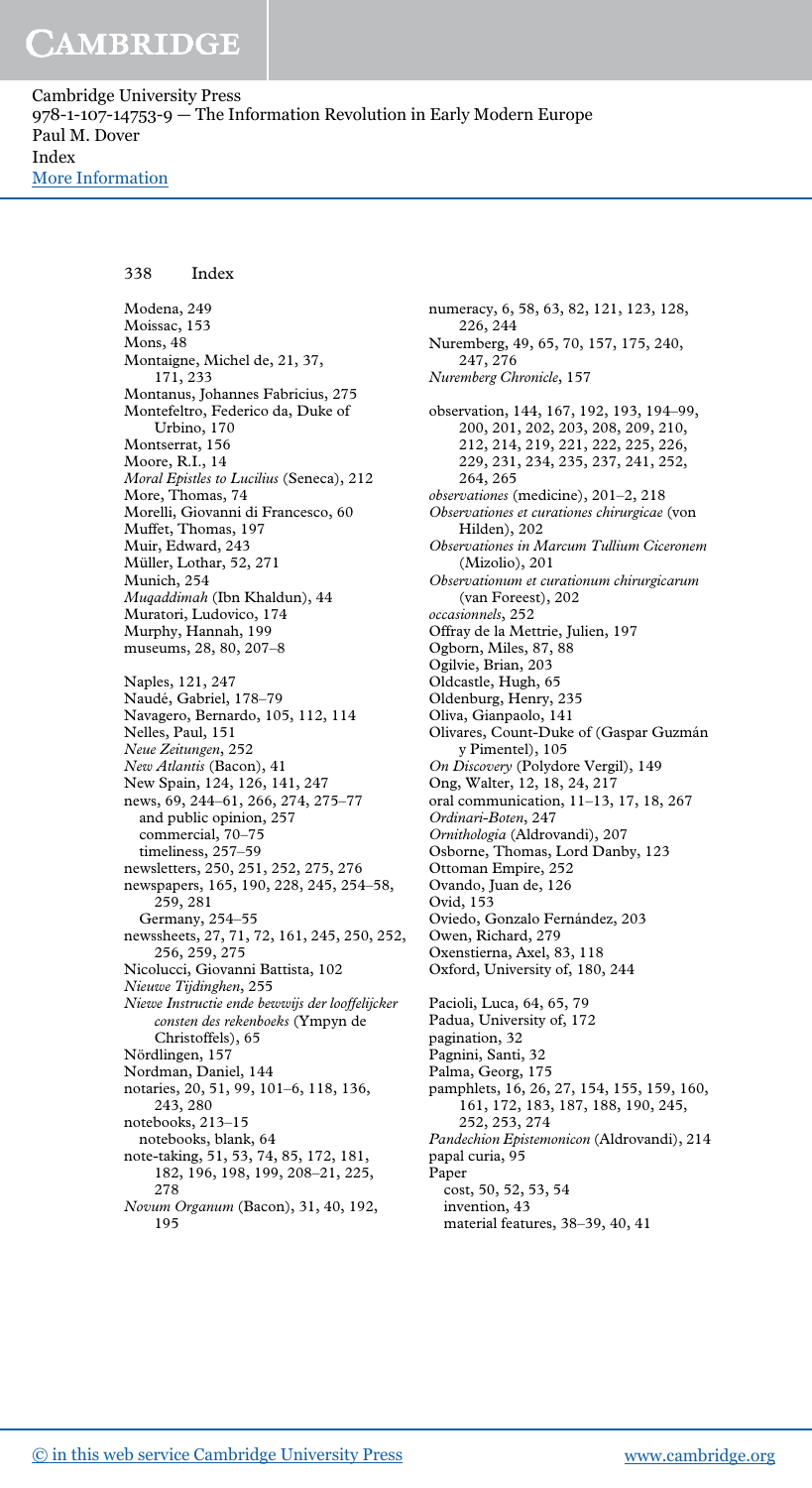Cambridge University Press 978-1-107-14753-9 — The Information Revolution in Early Modern Europe Paul M. Dover Index [More Information](www.cambridge.org/9781107147539)

#### Index 339

paradoxes, 39, 42 rag, 46 varieties, 40, 53–54 Paper Memory (Lundin), 240 papermaking Arab, 43, 45 English, 49 European, 46–50 French, 49 Italian, 48 paperwork, 2, 20, 22, 30, 55, 61, 92, 98, 103–4, 106, 128, 145, 146, 201, 271 paratexts, 33–34, 160 parchment, 26, 43, 47, 50, 51, 52, 53, 152 Parfait Negociant (Savary), 61 Paris, 72, 74, 158, 164, 175, 247, 250 Paris, University of, 51, 153, 176 parish registers, 122 Park, Katherine, 195 Parker, Geoffrey, 128 Parlement de Paris, 95, 138, 179 Parliament (England), 122 Parma, 151 Pascal, Blaise, 226 Passau, 48 Paston family, 228 pecia system, 51, 153, 167, 176 Peiresc, Nicolas, 210–11, 223, 232 Pellegram, Andrea, 270 Pelli, Giovanni di Andrea, 239 Pepys, Samuel, 123, 180 Péquignot, Stephane, 95 Peraudi, Cardinal Raymund, 156 Pere, King of Aragon, 96 Perez del Barrio Angulo, Gabriel, 103 Peri, Giovanni Domenico, 38, 58, 67 periodical publications, 165, 190, 226, 228, 245, 249, 254, 259 Persico, Panfilo, 118 Petit, Jean (publisher), 164 Petrarch, Francesco, 271–72 Pettegree, Andrew, 159, 253, 260, 263 Petty, William, 83, 123 Pflanzmann, Jodocus, 157 Phaedrus (Plato), 266 Philip II, King of Spain, 17, 111, 117, 124–27, 128–30, 135, 142, 148, 177, 204, 247 Philip IV, King of Spain, 106 Philip VI, King of France, 51 philology, 199, 209 Philosophical Transactions (Royal Society), 225

Piazza Universale di Tutte le Professioni del Mondo, e Nobili et Ignobili (Garzoni), 149 La Piazza Universale di Tutte le Professioni del Mondo, e Nobili et Ignobili (Garzoni), 41 Il Negotiante (Peri), 38 Pinax theatrici botanici (Bauhin), 205 Pinelli, Gian Vincenzo, 172–73 Pinon, Laurent, 177 Pisa, 205 Pius V, Pope, 136 Placcius, Vincent, 213 Plantin press, 52 Plantin, Christophe, 164, 204 Plato, 33, 266 Pliny the Elder, 166, 196, 203, 204 Plutarch, 33, 181 political arithmetic, 123, 128 politics of inscription, 92, 130 Polydore Vergil, 149 Polyhistor (Solinus), 182 Pomeranz, Kenneth, 57 Poovey, Mary, 82 Pope, Alexander, 169 Populationlisten (Prussia), 127 postal services, 23, 69–70, 122, 227, 245, 250 England, 248 France, 248 Germany, 247 Italy, 245–47 private, 247 Spain, 247 Tasso family, 246–47 posters, 154, 161, 190 pragmatic literacy (pragmatische Schriftlichkeit), 19, 58, 227 Pratique de l'orthographe françoise (Mermet), 241 Prato, 57 prayer books, 159, 165 preaching, 15 Precepts for Advancing the Sciences and Arts (Leibniz), 277 Presser, Jacob, 237 price currents, 71, 76 Principe (Nicolucci), 102 Printing Act (England), 165 printing press, 2, 6, 7, 12, 24, 25, 26, 51, 52, 122, 149–67, 192–93, 263, 272 Priscianese, Francesco, 102 Priuli, Girolamo, 116 privy councils, 105–6 England, 105, 122 Spain, 105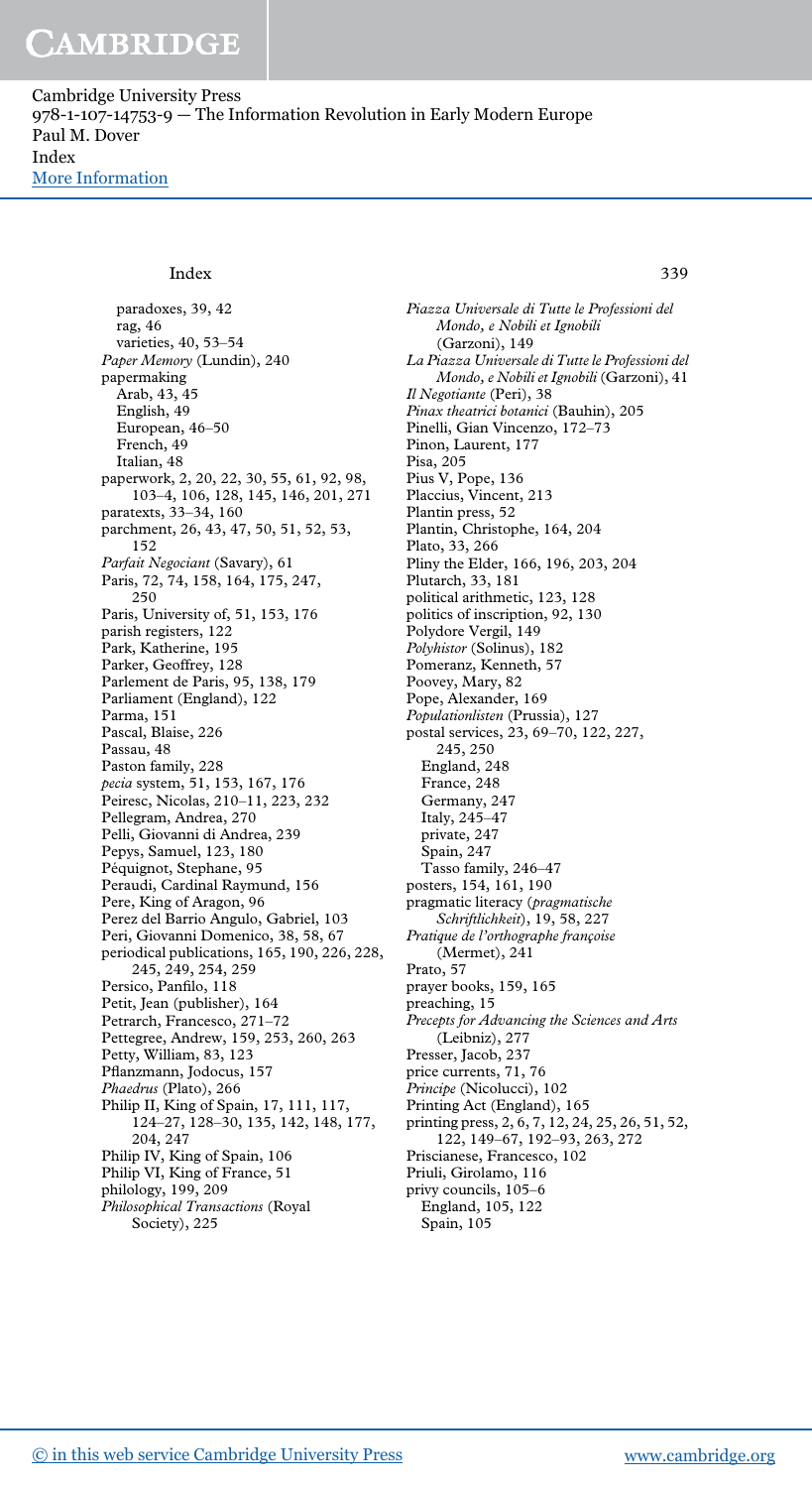Cambridge University Press 978-1-107-14753-9 — The Information Revolution in Early Modern Europe Paul M. Dover Index [More Information](www.cambridge.org/9781107147539)

#### 340 Index

Profitable Treatyse (Oldcastle), 65 Progostication Everlasting, A (Digges), 185 Proteus, 103 Ptolemy, Claudius, 196 public opinion, 260 quaternetti, 249 questionnaires, 26, 120, 190 Quintilian (Marcus Fabius Quintilianus), 29 Quorli, Giovanni, 250 Raburin-Chantal, Marie de, Marquise de Sévigné, 248 Raman, Bhavani, 89 Ramism, 84, 170, 215 Ramus, Petrus, 12, 84, 170, 215, 221 Rariorum plantorum historia (Clusius), 200 Ray, John, 205 Recchi, Nardo Antonio, 204 record-keeping, 59, 62, 64, 84, 90, 187, 201 scientific, 133, 222–25 reference books, 32 Reformation, 29, 160, 163, 230, 238, 252, 253, 275, 276 Regensburg, 156 Relaciones geograficas, 126–27 relazioni, 112, 119, 250, 267 religious publishing, 156, 160, 165 Renaudot, Théophraste, 255, 256 reportisti (Venice), 72, 250 Republic of Letters, 36, 144, 171, 173, 181, 198, 229, 231–37, 266, 275 requêtes du palais (France), 95 Reynolds, Joshua, 279 Richelieu, Cardinal (Armand Jean de Plessis), 105, 140, 255 ricordanze (family account books), 239–40 ricordanze (list of transactions), 60 Ricordi (Guicciardini), 17 Rieter family (Nuremberg), 240 Rieter, Peter, 240 Ripa, Cesare, 264 Ritzsch, Timothaeus, 256 Roberts, Lewes, 78 Roger II, King of Sicily, 47 Rogers, Kenny, 37 Rome, 72, 85, 87, 98, 112, 115, 116, 117, 121, 141, 182, 204, 246, 247, 249, 250, 260, 269, 275 Rosa, Maria, 93 Ross, Alan, 236 Rostock, University of, 211, 236 Rouchon, Olivier, 143 Royal Exchange (London), 75

Royal Society, 208, 224–25, 234–35 Correspondence Committee, 234 rubricari (Venice), 119 Rudolf II, Holy Roman Emperor, 247 Ruiz, Simon, 60 Sacchini, Francesco, 213 Saladin, 44 Salamanca, University of, 168 Salmuth, Heinrich, 214 Sánchez, Francisco, 272 Sánchez, Luis, 126 Sansovino, Francesco, 102 Sardella, Pierre, 246 Savary, Jacques, 60, 61 Scaliger, Joseph, 173, 212 scarselle, 246 Schaffer, Simon, 234 Schedel, Hartmann, 49, 157 Scheurl, Christoph, 276 Schiffman, Zachary, 5, 31 Scientific Revolution, 2, 10, 191–94, 226, 234 Scott, James, 109 scribes, medieval, 153 scriptoria, 152, 153 scriptural economy (Michel de Certeau), 21 scripture, 18, 32 organization, 32 secretaries, 19, 20, 23, 30, 32, 44, 93, 101–6, 111, 137, 143, 280 ambassadorial, 120 treatises, 101–3 secretaries of state, 104–6 Secretario qualificato, il (Parnell), 103 Secretario y Consegero de Señores y Ministros (Barrio Angulo), 103 Secretario, il (Capaccio), 103, 120 Secretario, il (Guarini), 101 'secular scriptorium', 18–24, 53, 172 Seifert, Arno, 200 Seignelay, Marquis de (Jean-Baptiste Antoine de Colbert), 140, 145 Seneca, Lucius Annaeus, 179, 212 Sepulchretum sive Anatomica practica (Bonet), 218 Settling the Postage for England, Scotland and Ireland Act (1657), 248 Seville, 177, 204, 247, 252 Sforza dukes of Milan, 246 Sforza, Francesco, Duke of Milan, 98, 100, 115, 117 Shaffer, Simon, 84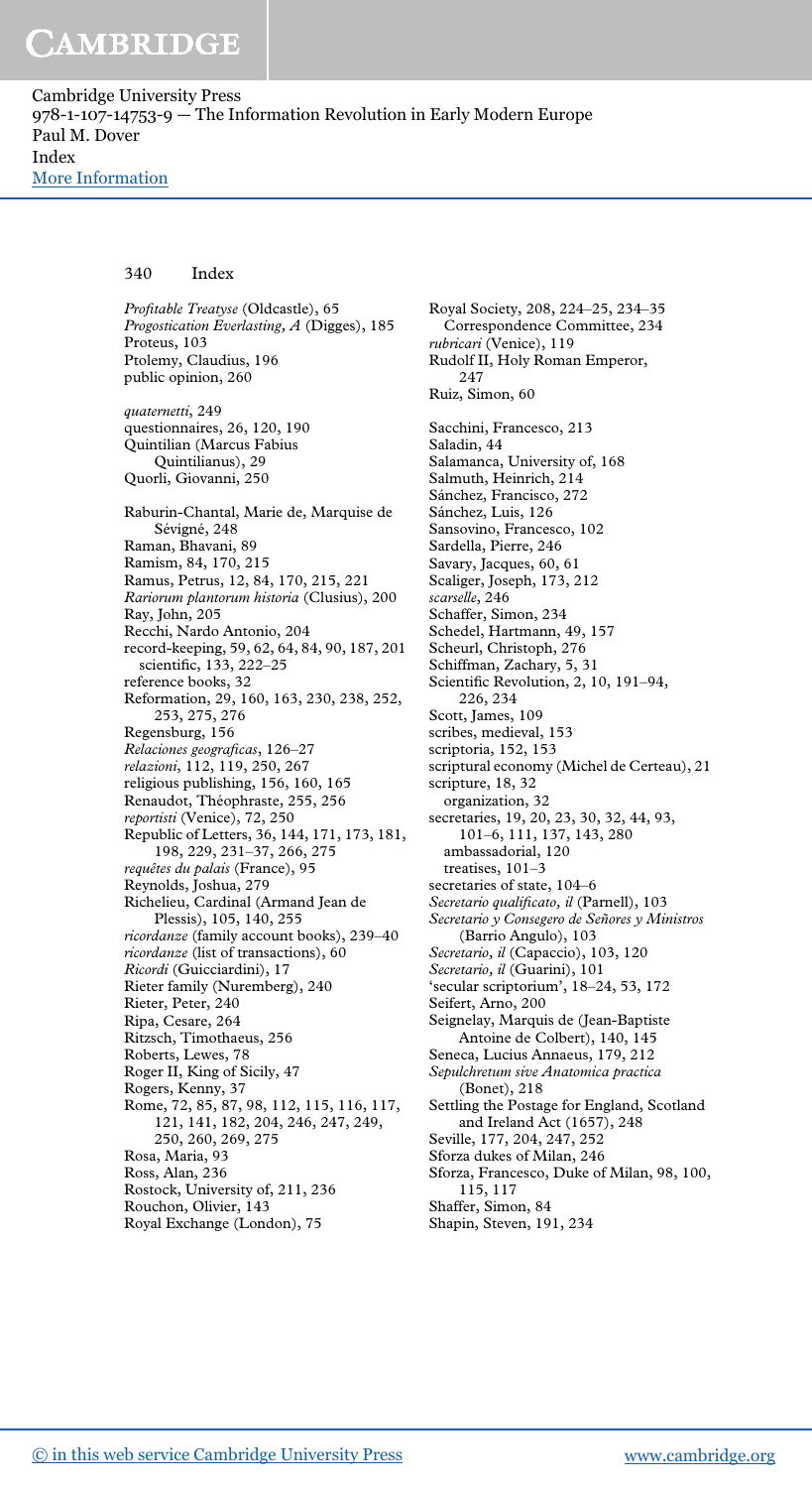Cambridge University Press 978-1-107-14753-9 — The Information Revolution in Early Modern Europe Paul M. Dover Index [More Information](www.cambridge.org/9781107147539)

#### Index 341

Shirky, Clay, 266 Shorter, Alfred, 50 Sic et Non (Abelard), 27 Silvestri, Alessandro, 97 Simancas (Spanish royal archive), 135 Simonetta, Cicco, 112 simultaneity, 257 Slack, Paul, 123 Small Catechism (Luther), 159 Smith, Woodruff, 76 societies, scientific, 193 Society of Jesus, 54, 85–87, 120, 141–42, 144, 228, 233 Solinus, Caius Iulius, 182 Soll, Jacob, 145, 211 Sombart, Werner, 79 sommari, 119 Sopra le nuove (Franzesi), 260–61 speciation, 221 Speculum vitae Christi (Ludolf of Saxony), 160 Spiritual Exercises (Loyola), 86 Sprat, Thomas, 224 St. Gallen, 275 Stallybrass, Peter, 26, 154, 183 State Paper Office (England), 130, 136, 140 stationers, 162, 185, 188 Stationers' Company (England), 185, 188 statistics, 128 Stelluti, Francesco, 204 Sternberg, Giora, 146 Stevin, Simon, 82 Stieler, Kaspar, 254 Stock, Brian, 13 Stolzenberg, Daniel, 233 Strasbourg, 156, 160, 254, 276 Stromer, Ulman, 49 strong ties, 234 Sturm, Jacob, 276 Sturm, Johannes, 84, 276 Sully, Duke of, Maximilien de Béthune, 140 Summa de arithmetica (Pacioli), 64, 65, 79 Summit, Jennifer, 28 Superintendent General of the Posts (France), 248 Sybilline Prophecies, 157 Sylva Sylvarum (Bacon), 41 Systema naturae (Linnaeus), 31

Table books, 70 Tafelen van Interest (Stevin), 82 Tägebücher, 239 Tantalus, 282 Tasso, Gabriele, 246

Tasso, Torquato, 149 Tate, John, 49 taverns, 260 taxation, 94, 95, 106, 121, 131 taxonomy, 6, 27, 30–34, 84, 145, 196, 198, 203, 205, 208, 221, 266 Terence (Publius Terentius Afer), 161 Tesoro Messicano, 204 Tesoro politico (Ventura attr.), 122 textbooks, 178 That the Goods of Mankind May Be Much Increased by the Naturalists' Insight into the Trades (Boyle), 78 Theophrastus, 196, 203, 205 Thirty Years' War, 118, 252, 253, 254 Thomas, Keith, 17 Thomson, Erik, 82 Thurzo family, 250 Tilly, Charles, 91 Tilly, Count of (Johann Tserclaes), 253 Toledo, 46, 247 Toulouse, University of, 176 Tournefort, Joseph de, 205 Traicté des plus belles bibliothèques publiques et particulieres (Jacob), 178 Trattato del modo di tenere il libro doppio domestico col suo essemplare (Flori), 86 Trebon, Jean, 33 Trent, Council of, 165 Trumbull, William, 256 Tudor Revolution in Government, 123, 135 Twain, Mark, 270 Twelfth-Century Renaissance, 161 Ummayad dynasty, 46 universities, 51, 152, 167, 171, 175, 193 university students, 175–76 Urbino, 170 Ussher, Archbishop James, 229 Utopia (More), 74 Vadian, Joachim, 171, 275 Valencia, 170 Valladolid, 60 Valor Eclesiasticus (Cromwell), 122 Van Aitzema, Lieuwe (Dutch diplomat and spy), 74 Van der Woude, Ad, 75 Van Foreest, Pieter, 202 Van Goens, Rijklof Michael, 238 Van Hamme, Petrus Thomas, 141 Van Rheede, Jan Hendrick Adriaan, 81 Vatican Archive, 136 Vázquez de Leca, Mateo, 129 Vega, Lope de, 168, 229